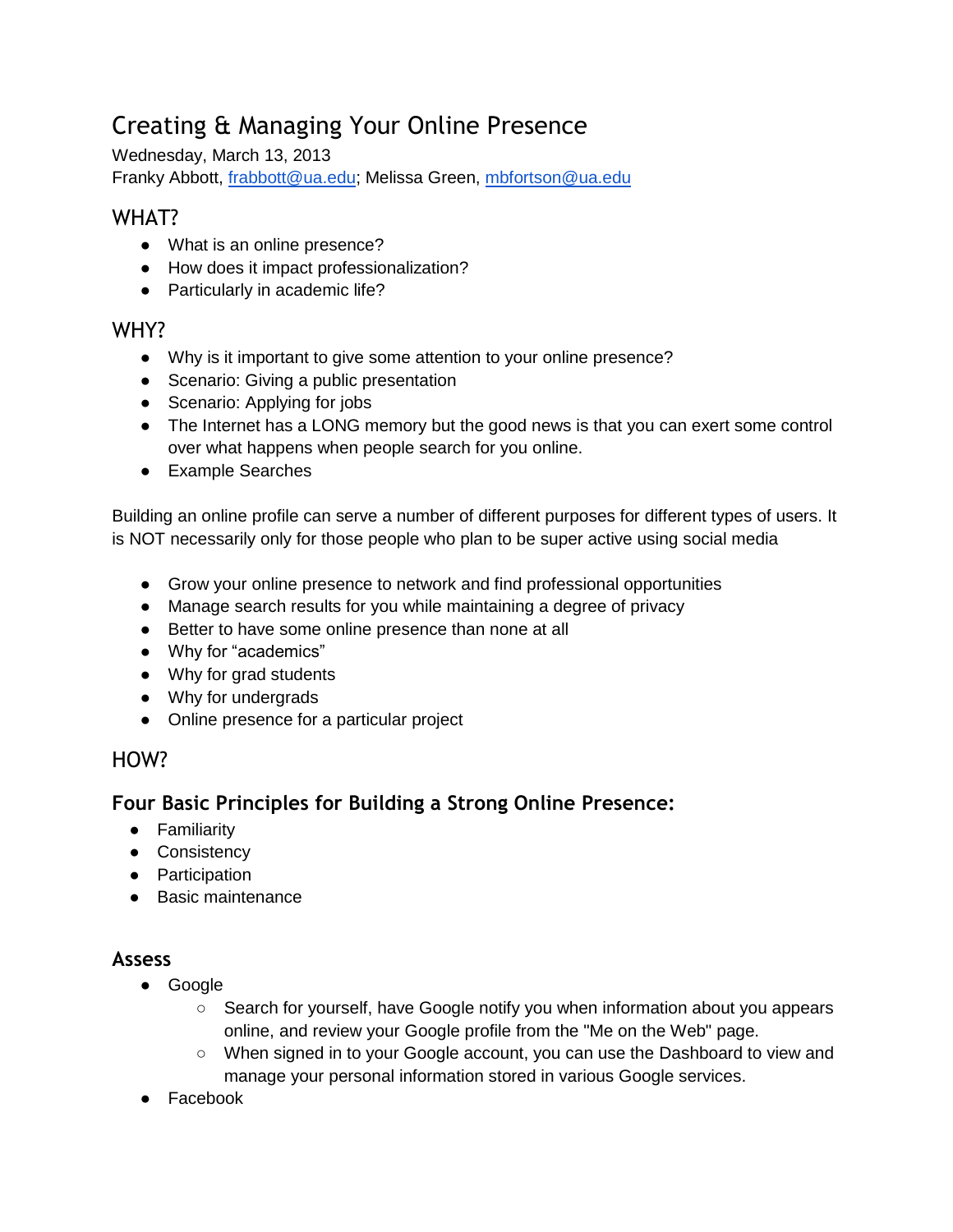- $\circ$  Can use tools like SimpleWash for a quick start, but it's best to do a full review of your Activity Log and privacy options yourself.
- People search tools
	- People search services (also known as peoplefinder sites), allow users to see lots of information about you, including your online profiles and photos. Consider using these tools to see what information about you is freely available online.
	- UnlistMy. Info lists people search sites and offers directions on how to remove yourself from their results.
- BrandYourself

## **Create & Maintain**

- Google+ profile
	- Creating a Google profile is one of the easiest ways to create a distinct online identity for yourself. Profiles are easy to complete and rank highly in search results.
- LinkedIn
	- LinkedIn profiles are also easy to create and rank highly in search results.
- Twitter
	- The more you use Twitter, the higher it will rank in the search results for your name. Think about what you want searchers to see when they look for you.
- Personal homepage sites (also known as microsites or splash pages) allow users to easily present bios, contact information, and links to social media channels.
- Blogs/websites: free tools make it easy to create and maintain blogs and websites with no HTML experience required.
	- myBama account holders have access to web hosting on the bama.ua.edu server.
	- The Office of Multimedia Services offers people.ua.edu, a simple tool UA faculty can use to create sites for professional use.
- Use document-sharing sites like SlideShare & Scribd to host presentations, resumes, and other documents.

# Resources

## Further Reading

## [2012-13 Career Guide \(UA Career Center\)](http://career.ua.edu/downloads/careerGuide/CareerGuide.pdf)

http://career.ua.edu/downloads/careerGuide/CareerGuide.pdf This guide from the UA Career Center provides resources for career planning and the job search, including tips for Effective Online Networking.

[Creating and Maintaining a Professional Presence Online: A Roundup and Reflection](http://chronicle.com/blogs/profhacker/creating-and-maintaining-a-professional-presence-online-a-roundup-and-reflection/43030)  [\(ProfHacker\)](http://chronicle.com/blogs/profhacker/creating-and-maintaining-a-professional-presence-online-a-roundup-and-reflection/43030)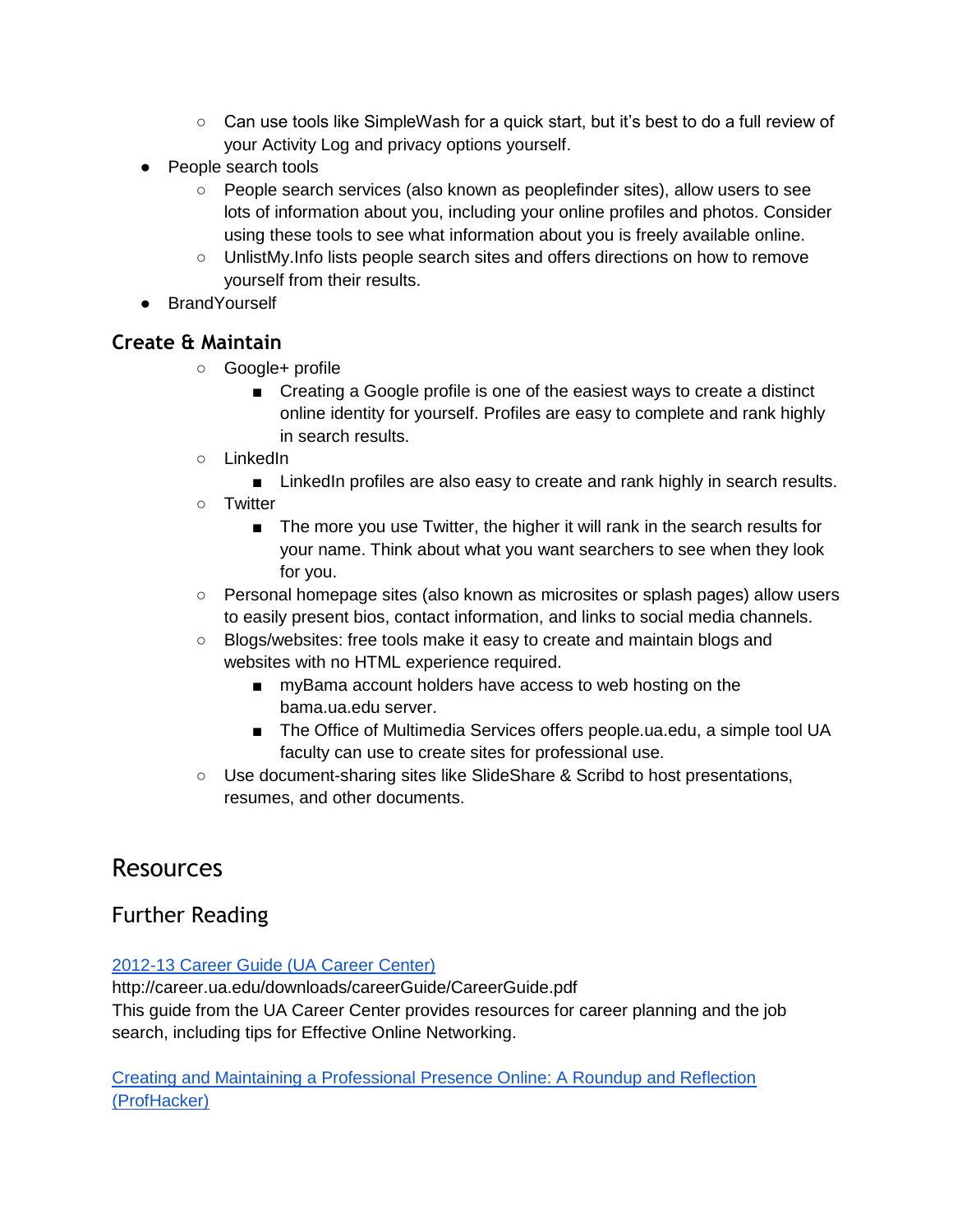http://chronicle.com/blogs/profhacker/creating-and-maintaining-a-professional-presence-onlinea-roundup-and-reflection/43030

This post rounds up many useful articles on the topic of creating and maintaining a professional online presence.

#### [Creating Your Web Presence: A Primer for Academics \(ProfHacker\)](http://chronicle.com/blogs/profhacker/creating-your-web-presence-a-primer-for-academics)

http://chronicle.com/blogs/profhacker/creating-your-web-presence-a-primer-for-academics Miriam Posner shares "some low-investment, high-return ways to maintain a consistent, professional Web presence."

#### [Do You Need Your Own Website While On The Job Market?](http://chronicle.com/blogs/profhacker/do-you-need-your-own-website-while-on-the-job-market) (ProfHacker)

http://chronicle.com/blogs/profhacker/do-you-need-your-own-website-while-on-the-job-market This piece from Jentery Sayers shares some thoughts on why graduate students might (or might not) create a personal website and offers a checklist for those who decide to do so.

#### [The Google Yourself Challenge \(MakeUseOf\)](http://www.makeuseof.com/tag/infographic-google-challenge/)

http://www.makeuseof.com/tag/infographic-google-challenge/ How much can others learn about you from the internet? This infographic includes some statistics that may surprise you.

#### [Personal Branding for Librarians](http://americanlibrariesmagazine.org/features/11062012/personal-branding-librarians) (American Libraries)

http://americanlibrariesmagazine.org/features/11062012/personal-branding-librarians "Personal branding is more proactive and intentional than avoiding lampshade-on-the-head photos." This article includes advice and resources for librarians.

#### [Students, Here's How to Kick-Start Your Personal Brand Online \(Mashable\)](http://mashable.com/2012/08/29/personal-branding-for-students/)

http://mashable.com/2012/08/29/personal-branding-for-students/ Quick tips from career experts for high school and college students.

## Tools

## **Blogs/websites**

These free tools make it easy to create and maintain blogs and websites with no HTML experience required. More advanced users or those seeking additional features might conside[r](http://drupal.org/) [Drupal](http://drupal.org/) (http://drupal.org/)[,](http://www.joomla.org/) [Joomla](http://www.joomla.org/) (http://www.joomla.org/), o[r](http://wordpress.org/) [WordPress.org](http://wordpress.org/) (http://wordpress.org/).

**[Blogger](http://www.blogger.com/)** http://www.blogger.com

[Google Sites](https://sites.google.com/) https://sites.google.com/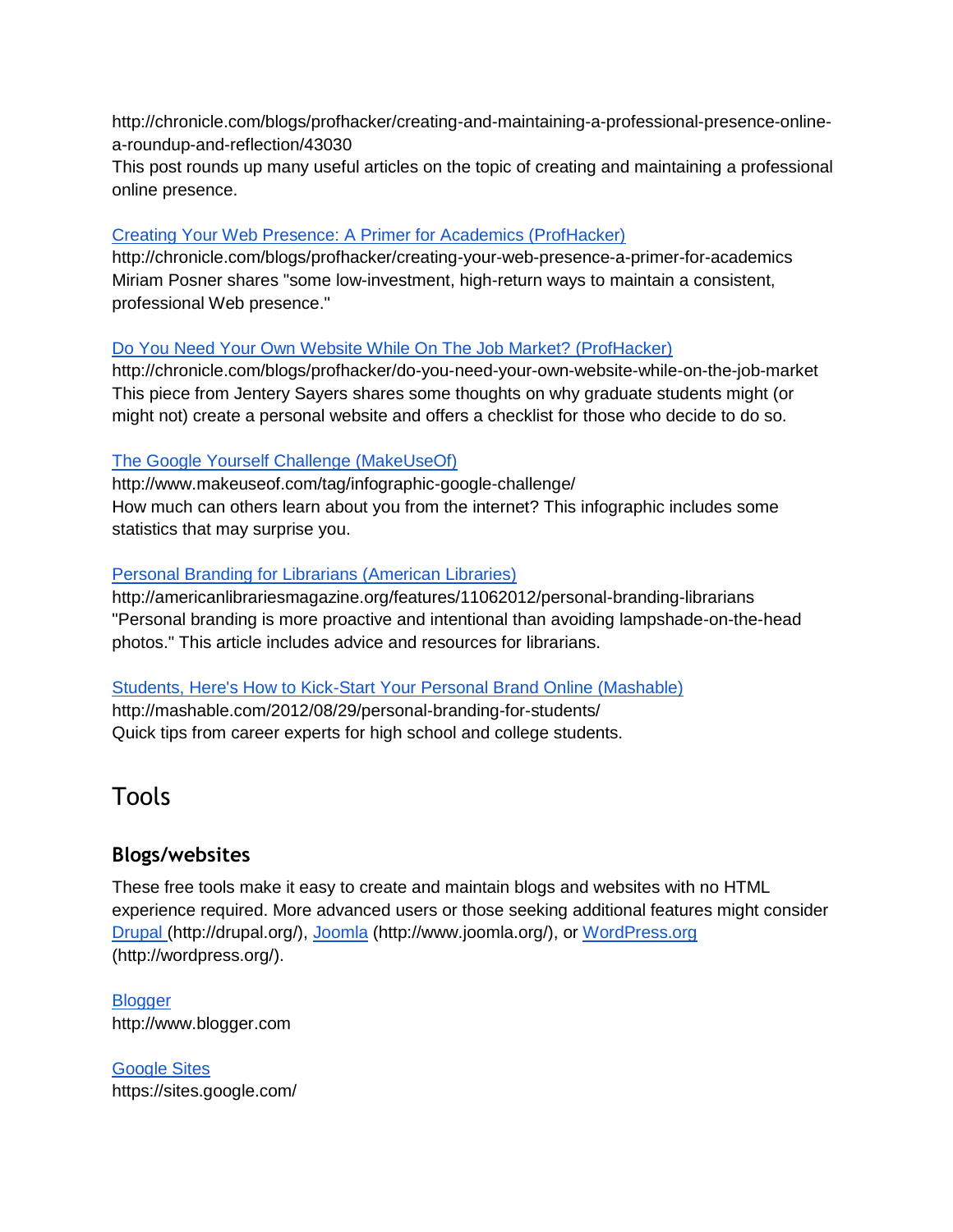**[Tumblr](http://www.tumblr.com/)** http://www.tumblr.com

**[Weebly](http://www.weebly.com/)** http://www.weebly.com/

## **[Wix](http://www.wix.com/)**

http://www.wix.com/

Wix will be the focus of the next Lunchtime Learning workshop, to be held Wednesday, April 10, 12pm - 1pm, in the Alabama Digital Humanities Center (Gorgas Library Room 109A).

#### **[WordPress](http://wordpress.com/)**

http://wordpress.com/

## **[BrandYourself](http://brandyourself.com/)**

#### http://brandyourself.com/

The BrandYourself service helps you "control Google search results for your name," submit and "boost" positive links, monitor changes, and see which companies have viewed your profile.

## **Document-sharing sites**

Document sharing sites rank highly in search results. Consider using [Scribd](http://www.scribd.com/) [\(http://www.scribd.com/\)](http://www.scribd.com/) to embed a resume on your blog or website and usin[g](http://www.slideshare.net/) [SlideShare](http://www.slideshare.net/) (http://www.slideshare.net/) to share your presentations.

## **Facebook**

#### [Activity Log](http://www.facebook.com/help/activitylog)

http://www.facebook.com/help/activitylog

Your activity log is a list of your Facebook posts and activity, along with stories and photos you've been tagged in. Dropdown menus next to each story allow you to adjust the privacy and control its visibility on your timeline.

#### **[Privacy](http://www.facebook.com/help/privacy)**

http://www.facebook.com/help/privacy Information to help you control your sharing on Facebook.

#### [A Guide to Facebook Privacy Options \(WSJ\)](http://online.wsj.com/article/SB10001424127887324880504578300312528424302.html#project%3DFBPRIVACY0308%26articleTabs%3Dinteractive)

http://online.wsj.com/article/SB10001424127887324880504578300312528424302.html#project %3DFBPRIVACY0308%26articleTabs%3Dinteractive

Facebook privacy options change frequently, but here's a recent guide from the Wall Street Journal.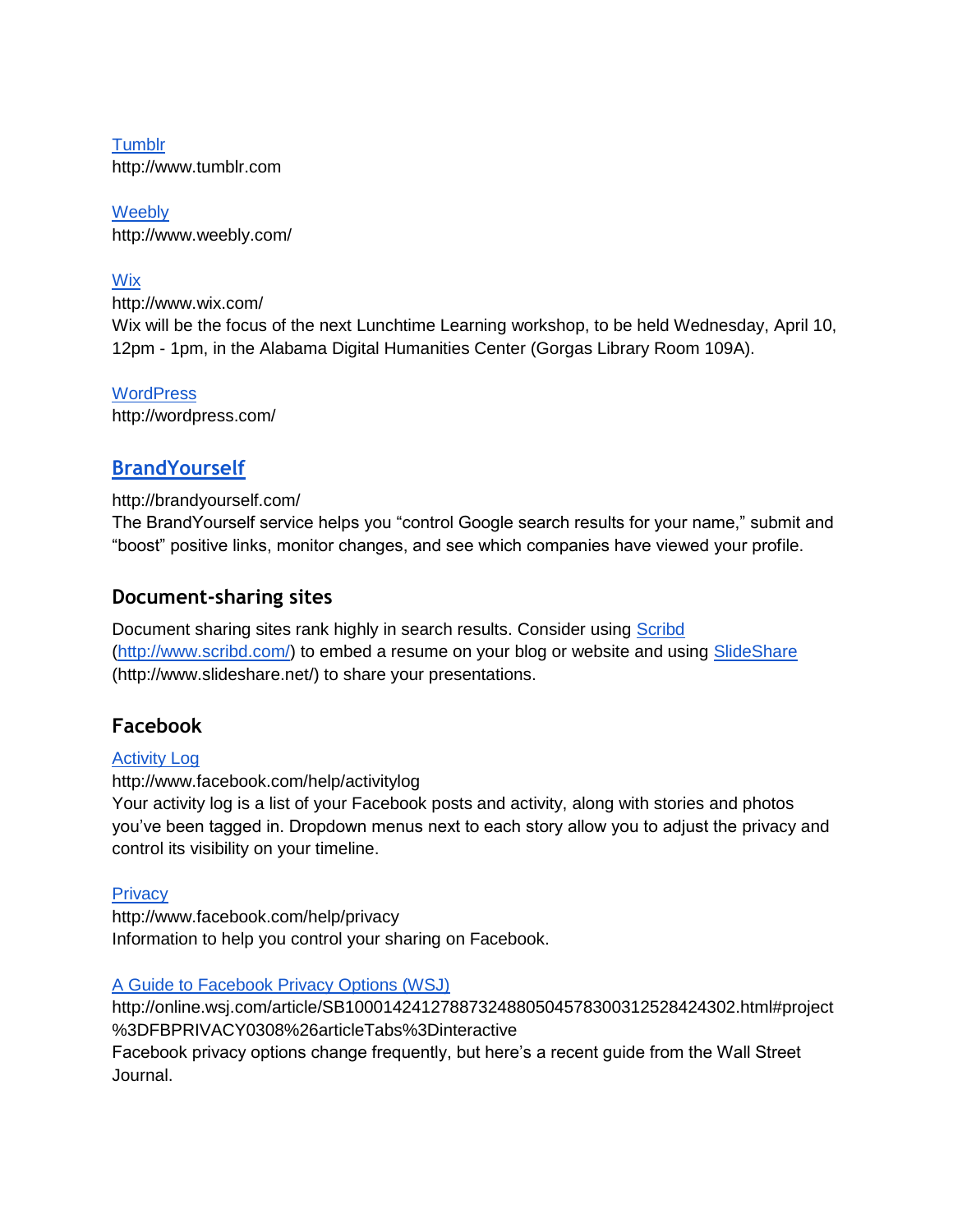## **Google**

#### **[Dashboard](https://www.google.com/dashboard/)**

https://www.google.com/dashboard/

When signed in to your Google account, you can use the Dashboard to view and manage your personal information stored in various Google services.

#### ["Me on the Web"](https://www.google.com/settings/me)

https://www.google.com/settings/me

When signed in to your Google account, you can search for yourself, have Google notify you when information abut you appears online, and review your Google profile, all from this page.

#### [Profile](http://profiles.google.com/)

http://profiles.google.com/ Creating a Google profile is one of the easiest ways to create a distinct online identity for yourself.

## **[LinkedIn](http://www.linkedin.com/)**

#### http://www.linkedin.com/

LinkedIn is a networking site for professionals. LinkedIn profiles are easy to complete and rank highly in search results.

#### **People search**

People search services (also known as peoplefinder sites), allow users to see lots of information about you, including your online profiles and photos. Consider using these tools to see what information about you is freely available online[.](http://unlistmy.info/) [UnlistMy.Info](http://unlistmy.info/) (http://unlistmy.info/) lists additional people search sites and offers directions on how to remove yourself from their results.

[123people](http://www.123people.com/) http://www.123people.com/

[PeekYou](http://www.peekyou.com/) http://www.peekyou.com/

[Pipl](https://pipl.com/) https://pipl.com/

## **Personal homepages**

These personal homepage sites (also known as microsites or splash pages) allow users to easily present bios, contact information, and links to social media channels.

[about.me](https://about.me/) https://about.me/